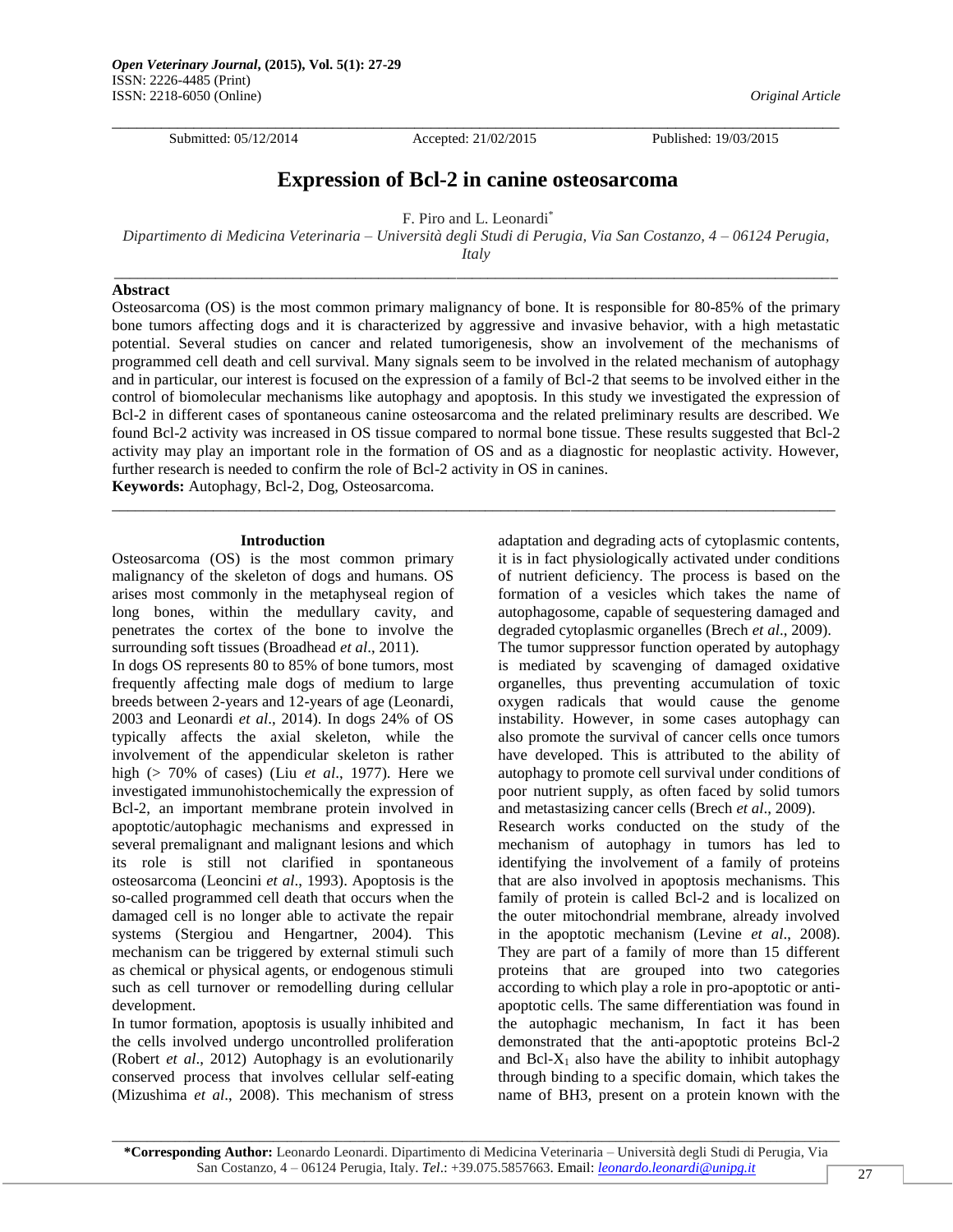name of Beclin1 involved in the regulation of autophagy (Robert *et al*., 2012).

\_\_\_\_\_\_\_\_\_\_\_\_\_\_\_\_\_\_\_\_\_\_\_\_\_\_\_\_\_\_\_\_\_\_\_\_\_\_\_\_\_\_\_\_\_\_\_\_\_\_\_\_\_\_\_\_\_\_\_\_\_\_\_\_\_\_\_\_\_\_\_\_\_\_\_\_\_\_\_\_\_\_\_\_\_\_\_\_\_\_\_\_\_\_\_\_\_\_\_\_\_\_\_\_

In humans it was identified that autophagy had an important role in the development of bone cancer (Huang *et al*., 2012) and might be interesting to investigate whether this mechanism, involved in the process that affects the human being, is equally involved in OS in canines.

The aim of this preliminary study was to evaluate the immunohistochemical expression of Bcl-2 in spontaneous canine osteosarcoma being known its role in cell proliferation and tumorigenesis.

# **Materials and Methods**

Ten cases of spontaneous high grade canine osteoblastic non metastatic osteosarcoma have been used to investigate the immunohistochemical expression of Bcl-2 through the use of specific antibody. The biological samples was represented by tumors resection pieces from patients hospitalized in different Clinics in Italy.

Tumor's samples were fixed in 10% neutral buffered formalin and subsequently were subjected to decalcification for bone tissues composed by an aqueous solution of formic acid, hydrochloric and sulphuric acid in different parts, left at room temperature for a variable time in relation to the degree of daily decalcification. Samples were then processed using common histopathological techniques and stained with Hematoxylin and Eosin (H&E) stains were performed on 3-5μ sections. The histopathological diagnoses were done in conformity with criterions established in 1994 by WHO classification of bone tumors (Slayter *et al*., 1994) (Table 1).

**Table 1.** Clinical data of samples used for IHC investigation.

| Samples   | <b>Breed</b>           | <b>Sex</b> | Age              | Site            |
|-----------|------------------------|------------|------------------|-----------------|
| Sample 1  |                        | Female     |                  | Femur SX        |
| Sample 2  |                        | Male       | 13 yy            | Hock            |
| Sample 3  | Half-breed             | Male       | 10 <sub>yy</sub> | Humerus DX      |
| Sample 4  | Pittbull               | Male       | 12 yy            | Vertebrae T3-L3 |
| Sample 5  | Miniature<br>Schnauzer | Female     | 10 yy            | Sternum         |
| Sample 6  | Golden<br>Retriever    | Male       | 7 <sub>yy</sub>  | Humerus         |
| Sample 7  | Half-breed             | Male       | 12 yy            | Radius DX       |
| Sample 8  | Lagotto                | Male       | 2 yy             | Humerus DX      |
| Sample 9  | <b>Bull Mastiff</b>    | Male       | 10 <sub>yy</sub> | Carpus          |
| Sample 10 | Terranova              | Female     | 7 <sub>yy</sub>  | Radius          |

Immunohistochemistry (IHC) was performed using the Avidin Biotin Complex (ABCL-2) method (Abcam kit). Paraffin was removed with xylene and

slides were dehydrated in sequential diluted ethanol and then rinsed in distilled water. To inhibit endogenous peroxidase activity the tissue sections were treated with 3% hydrogen peroxide in tris phosphate-buffered saline (PBS). Non-specific reactivity was blocked with the use of normal goat serum for 30 minutes. Investigations was performed on serial sections of 3-5 μm using monoclonal antibody mouse antihuman Bcl-2 (clone 124, dilution 1:100, Dako). Samples of normal canine tonsil were used as a positive control for Bcl-2.

#### **Results**

Histologically, all tumors were highly cellular with polyhedral cells with large nuclei and hypercromatic chromatin, frequent mitoses and prominent nucleoli associated with production of different amount of osteoid. Bcl-2 immunostaining showed homogeneous increasing expression in all cases investigated, compared with normal bone in all samples investigated (Fig.1).

The percentage of immunohistochemically positive cells in all cases investigated ranged from 80% to 95%. Fluorescence was always in the cytoplasm, consistent with normal mitochondrial membrane activity.



**Fig. 1.** Bcl-2 expression in spontaneous canine osteoblastic osteosarcoma. Bcl-2 is expressed with prevalent cytoplasmic immunoreactivity by tumoral osteoblastic cells that appears in agglomerated well packed group of cells throughout the lamellar bone structures negative for Bcl-2 IHC as well as the upper isle of cartilage. IHC magnification x20.

## **Discussion**

Bcl-2 is a protein belonging to a family that regulates different mechanisms of cell biology like autophagy and apoptosis (Yip and Reed, 2008). Bcl-2 is an antiapoptotic protein that may protect cells from a variety of apoptotic stimuli, including cytotoxic drugs, irradiation, heat or growth factor withdrawal (Creagh *et al*., 2000). The over expression of Bcl-2 has been described in different types of human tumors,